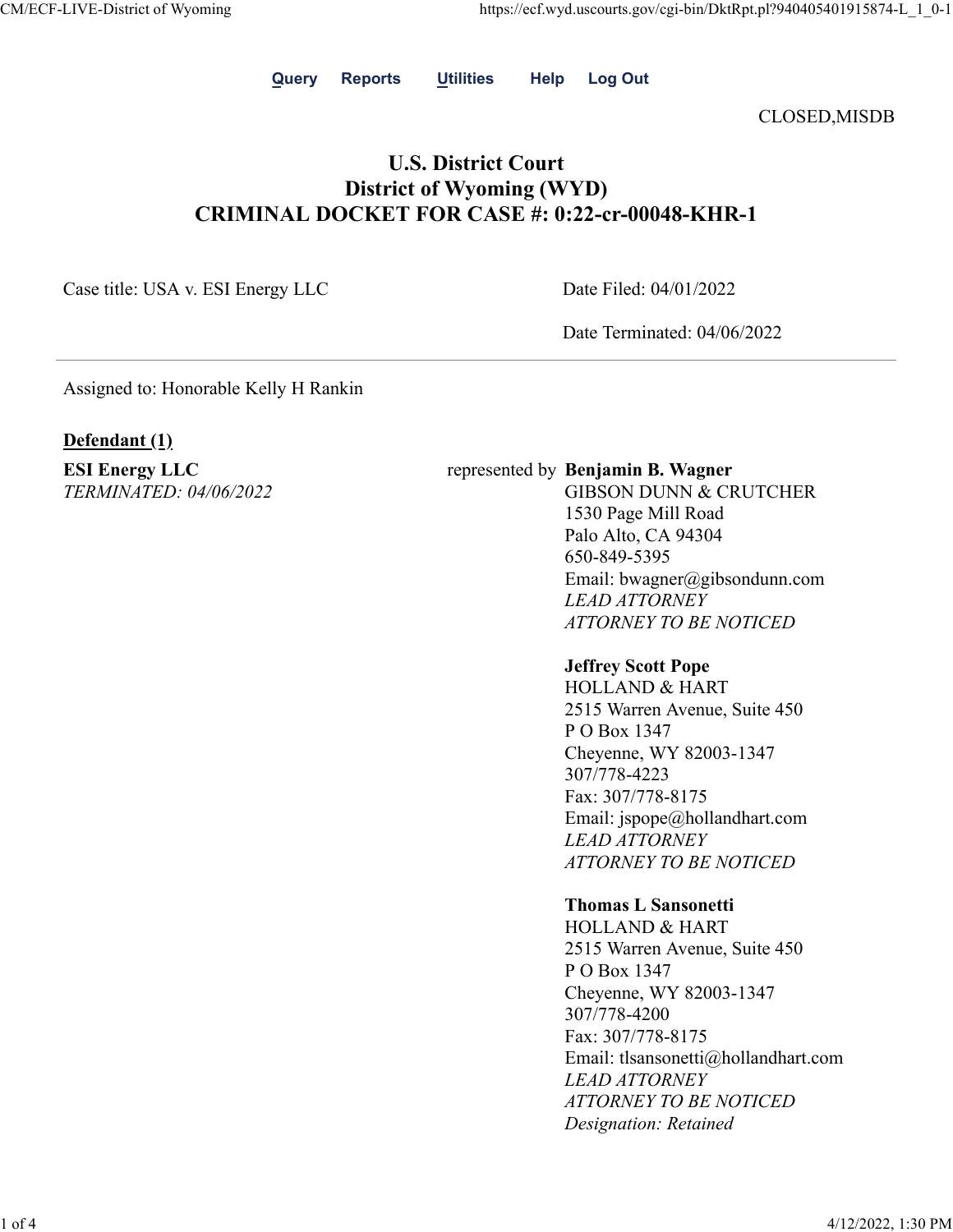# Pending Counts **Disposition**

16 U.S.C. §§703, 707(a) (Unlawful Take of Migratory Birds) (1-3)

Highest Offense Level (Opening)

Misdemeanor

## **Terminated Counts Disposition**

None

# Highest Offense Level (Terminated)

None

# **Complaints Disposition**

None

### Plaintiff

\$1,861,600.00 Fine, \$150.00 Special Assessment, 6,210,991.73 Restitution

### USA **represented by David A Kubichek**

US ATTORNEYS OFFICE 100 East B Street, Suite 2211 P O Box 22211 Casper, WY 82602 307/261-5434 Fax: 307/261-5471 Email: david.kubichek@usdoj.gov LEAD ATTORNEY ATTORNEY TO BE NOTICED Designation: United States Attorney

### Kerry J Jacobson

|                   |   | $1 \cup D0$ 22211<br>Casper, WY 82602<br>307/261-5434<br>Fax: 307/261-5471<br>Email: david.kubichek@usdoj.gov<br><b>LEAD ATTORNEY</b><br><b>ATTORNEY TO BE NOTICED</b>                                                     |  |  |  |
|-------------------|---|----------------------------------------------------------------------------------------------------------------------------------------------------------------------------------------------------------------------------|--|--|--|
|                   |   | Designation: United States Attorney                                                                                                                                                                                        |  |  |  |
|                   |   | <b>Kerry J Jacobson</b><br><b>US ATTORNEY'S OFFICE</b><br>P O Box 449<br>Lander, WY 82520<br>307/332-8195<br>Fax: 307/332-7104<br>Email: kerry.jacobson@usdoj.gov<br><b>ATTORNEY TO BE NOTICED</b>                         |  |  |  |
| <b>Date Filed</b> | # | <b>Docket Text</b>                                                                                                                                                                                                         |  |  |  |
| 04/01/2022        |   | INFORMATION as to ESI Energy LLC (1) count(s) 1-3. (Court Staff, scat) (Main<br>Document 1 replaced on 4/4/2022) (Court Staff, smxb). (Main Document 1 replaced on<br>4/6/2022) (Court Staff, smxb). (Entered: 04/01/2022) |  |  |  |
|                   |   |                                                                                                                                                                                                                            |  |  |  |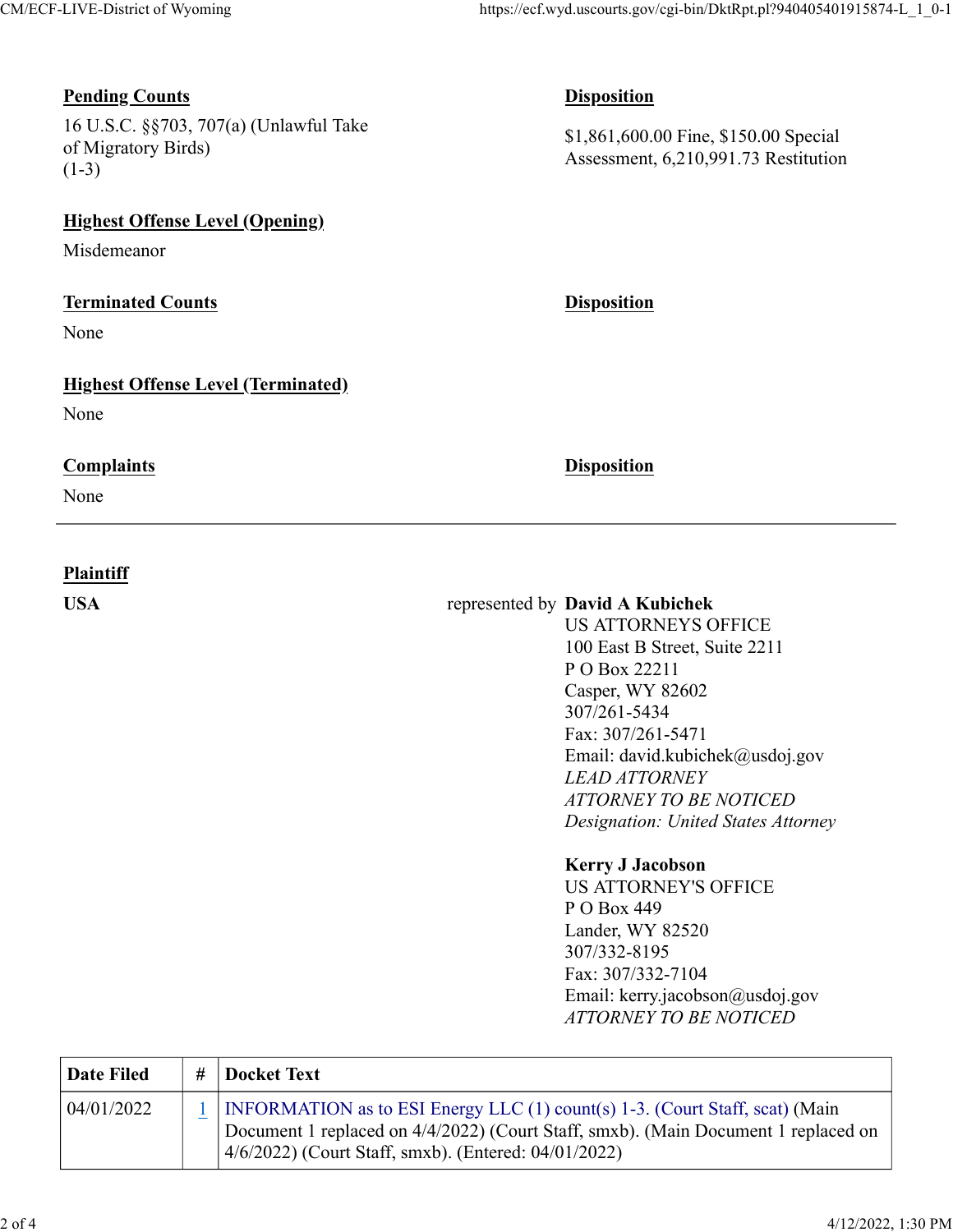| CM/ECF-LIVE-District of Wyoming |                          | https://ecf.wyd.uscourts.gov/cgi-bin/DktRpt.pl?940405401915874-L 1 0-1                                                                                                                                                                                                                                                                                                                                                                                                                                                                                                                                                                                                                                                                                                                                                                                                                                                                                                                                                                                                                                                                                                                                                             |  |  |  |  |
|---------------------------------|--------------------------|------------------------------------------------------------------------------------------------------------------------------------------------------------------------------------------------------------------------------------------------------------------------------------------------------------------------------------------------------------------------------------------------------------------------------------------------------------------------------------------------------------------------------------------------------------------------------------------------------------------------------------------------------------------------------------------------------------------------------------------------------------------------------------------------------------------------------------------------------------------------------------------------------------------------------------------------------------------------------------------------------------------------------------------------------------------------------------------------------------------------------------------------------------------------------------------------------------------------------------|--|--|--|--|
| 04/01/2022                      | $\overline{2}$           | EX PARTE/NON-PUBLIC DOCUMENT pursuant to the Judicial Conference Policy on<br>Privacy and Public Access- PLEA AGREEMENT as to ESI Energy LLC. (Court Staff,<br>scat) (Main Document 2 replaced on 4/1/2022) (Court Staff, scat). (Additional<br>attachment(s) added on $4/1/2022$ : # 1 Attachment A, # 2 Attachment B) (Court Staff,<br>scat). Modified to remove restriction per Judge Rankin on 4/11/2022 (Court Staff, scat).<br>(Entered: 04/01/2022)                                                                                                                                                                                                                                                                                                                                                                                                                                                                                                                                                                                                                                                                                                                                                                         |  |  |  |  |
| 04/01/2022                      | 3 <sup>1</sup>           | NON-PUBLIC DOCUMENT pursuant to the Judicial Conference Policy on Privacy<br>and Public Access- Praecipe for Summons by Plaintiff USA as to Defendant(s) ESI<br>Energy LLC. (Court Staff, scat) Modified to remove restriction per Judge Rankin on<br>4/11/2022 (Court Staff, scat). (Entered: 04/01/2022)                                                                                                                                                                                                                                                                                                                                                                                                                                                                                                                                                                                                                                                                                                                                                                                                                                                                                                                         |  |  |  |  |
| 04/01/2022                      |                          | NON-PUBLIC DOCUMENT pursuant to the Judicial Conference Policy on Privacy<br>and Public Access - Summons Issued as to ESI Energy LLC Waive Indictment/Guilty<br>Plea to Information set for 4/5/2022 03:30 PM in Cheyenne Courtroom No. 3<br>(Room No. 2104) before Honorable Kelly H Rankin. Defendant served through<br>counsel. (Court Staff, scat) Modified to remove restriction per Judge Rankin on<br>4/11/2022 (Court Staff, scat). (Entered: 04/01/2022)                                                                                                                                                                                                                                                                                                                                                                                                                                                                                                                                                                                                                                                                                                                                                                  |  |  |  |  |
| 04/01/2022                      | 5 <sup>5</sup>           | (TEXT-ONLY) NOTICE OF HEARING as to ESI Energy LLC, VIA ZOOM -<br>NOTE:<br>1. This proceeding will be held via Zoom Video/Web Conferencing with all participants<br>appearing remotely; the Zoom ID and Passcode will be provided separately to the<br>participants email address of record.<br>2. Participants should connect to the proceeding 15 minutes prior to its scheduled start<br>time to allow for troubleshooting of any connectivity issues.<br>3. To ensure the record is of the best quality, participants are encouraged to utilize a<br>headset to reduce static and background noise. If not using a headset, participants must<br>ensure the audio feed at their location is muted when not speaking.<br>*** REMINDER: Recording or broadcasting of this hearing is prohibited. ***<br>, Arraignment set for 4/5/2022 03:30 PM in Cheyenne Courtroom No. 3 (Room No.<br>2104) before Honorable Kelly H Rankin. Initial Appearance set for 4/5/2022 03:30<br>PM in Cheyenne Courtroom No. 3 (Room No. 2104) before Honorable Kelly H<br>Rankin. Sentencing set for 4/5/2022 03:30 PM in Cheyenne Courtroom No. 3<br>(Room No. 2104) before Honorable Kelly H Rankin. (Court Staff, scat) (Entered:<br>04/01/2022 |  |  |  |  |
| 04/01/2022                      | 6                        | NOTICE OF ATTORNEY APPEARANCE: Jeffrey Scott Pope appearing for defendant<br>ESI Energy LLC (Pope, Jeffrey) (Entered: 04/01/2022)                                                                                                                                                                                                                                                                                                                                                                                                                                                                                                                                                                                                                                                                                                                                                                                                                                                                                                                                                                                                                                                                                                  |  |  |  |  |
| 04/01/2022                      | $\overline{\mathcal{L}}$ | NOTICE OF ATTORNEY APPEARANCE: Thomas L Sansonetti appearing for<br>defendant ESI Energy LLC (Sansonetti, Thomas) (Entered: 04/01/2022)                                                                                                                                                                                                                                                                                                                                                                                                                                                                                                                                                                                                                                                                                                                                                                                                                                                                                                                                                                                                                                                                                            |  |  |  |  |
| 04/01/2022                      | 8                        | MOTION for Benjamin B. Wagner to appear pro hac vice; Check not tendered; by<br>Defendant(s) ESI Energy LLC. (Attachments: $\#$ 1 Exhibit A, $\#$ 2 Proposed Order)<br>(Sansonetti, Thomas) (Entered: 04/01/2022)                                                                                                                                                                                                                                                                                                                                                                                                                                                                                                                                                                                                                                                                                                                                                                                                                                                                                                                                                                                                                  |  |  |  |  |